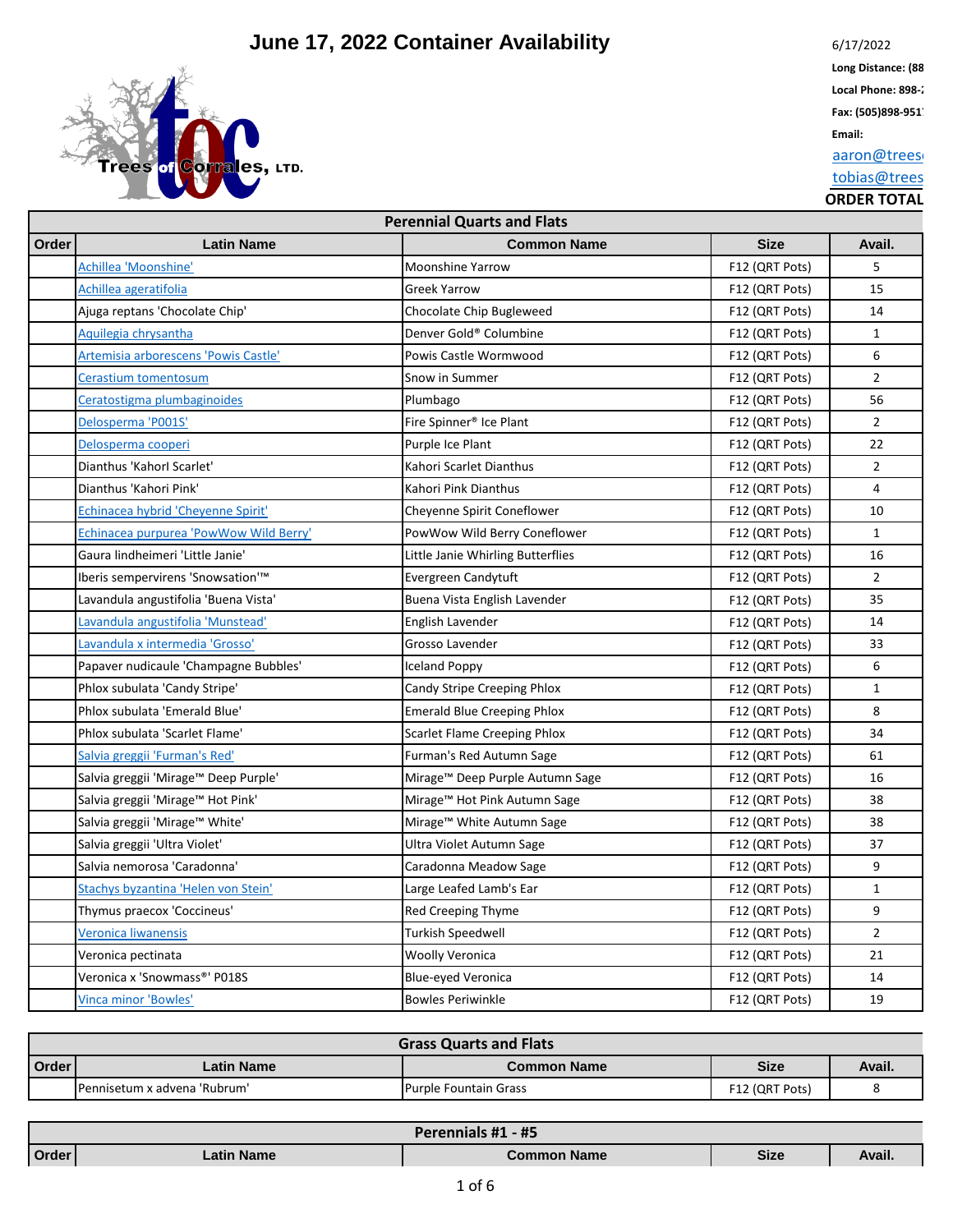

6/17/2022

Long Distance: (88 Local Phone: 898-2

**Fax: (505)898-951** 

**Email:**

aaron@trees

#### tobias@trees

| Achillea 'Moonshine'                        | <b>Moonshine Yarrow</b>                      | #1 | 1,315          |
|---------------------------------------------|----------------------------------------------|----|----------------|
| Achillea ageratifolia                       | <b>Greek Yarrow</b>                          | #1 | 280            |
| Achillea millefolium 'Paprika'              | Paprika Yarrow                               | #1 | 195            |
| Agastache 'Ava'                             | Ava's Hummingbird Mint                       | #1 | 80             |
| Agastache 'Desert Solstice'                 | Desert Solstice Hummingbird Mint             | #1 | 78             |
| Agastache 'Pstessene'                       | Coronado® Red Hummingbird Mint               | #1 | 158            |
| Agastache cana 'Sinning' PP 13673           | Sonoran Sunset <sup>®</sup> Hummingbird Mint | #1 | 65             |
| Agastache rupestris                         | Sunset <sup>®</sup> Hummingbird Mint         | #1 | 6              |
| Aquilegia caerulea                          | Rocky Mountain Columbine                     | #1 | $\overline{2}$ |
| Aquilegia chrysantha                        | Denver Gold® Columbine                       | #1 | 297            |
| Artemisia arborescens 'Powis Castle'        | Powis Castle Wormwood                        | #1 | 847            |
| Aster Kickin® 'Carmine Red'                 | <b>Carmine Red Fall Aster</b>                | #1 | $\mathbf{3}$   |
| Aster Kickin® 'Sapphire'                    | Sapphire Fall Aster                          | #1 | 4              |
| Baptisia australis                          | Blue False Indigo                            | #1 | 224            |
| <b>Berlandiera lyrata</b>                   | <b>Chocolate Flower</b>                      | #1 | 310            |
| Callirhoe involucrata                       | Poppy Mallow                                 | #1 | 338            |
| Calylophus hartwegii                        | Fendler's Sundrops                           | #1 | $\mathbf{1}$   |
| Ceratostigma plumbaginoides                 | Plumbago                                     | #1 | 96             |
| Coreopsis 'UpTick™ Gold & Bronze'           | Gold & Bronze Tickseed                       | #1 | 555            |
| Coreopsis 'UpTick™ Yellow & Red'            | Yellow & Red Tickseed                        | #1 | 505            |
| Delosperma 'P001S'                          | Fire Spinner <sup>®</sup> Ice Plant          | #1 | 448            |
| Delosperma cooperi                          | Purple Ice Plant                             | #1 | 1,015          |
| Delosperma nubigenum                        | Yellow Ice Plant                             | #1 | 530            |
| Dianthus 'First Love'                       | First Love® Dianthus                         | #1 | 245            |
| Dianthus gratianapolitanus 'Feuerhexe'      | <b>Firewitch Dianthus</b>                    | #1 | 742            |
| Echinacea hybrid 'Cheyenne Spirit'          | Cheyenne Spirit Coneflower                   | #1 | 392            |
| Echinacea purpurea                          | Purple Coneflower                            | #1 | 597            |
| Echinacea purpurea 'PowWow White'           | Pow Wow White Coneflower                     | #1 | 349            |
| Echinacea purpurea 'PowWow Wild Berry'      | PowWow Wild Berry Coneflower                 | #1 | 481            |
| Echinacea purpurea 'Sombrero® Adobe Orange' | Adobe Orange Coneflower                      | #1 | 36             |
| Echinacea purpurea 'Sombrero® Salsa Red'    | Salsa Red Coneflower                         | #1 | 50             |
| Eriogonum umbellatum                        | Sulphur Flower                               | #1 | 66             |
| Eschscholzia californica                    | California Poppy                             | #1 | 234            |
| Gaillardia aristata                         | Native Blanket Flower                        | #1 | 238            |
| Gaillardia aristata 'Goblin'                | <b>Dwarf Blanket Flower</b>                  | #1 | 325            |
| Gaura lindheimeri                           | <b>Whirling Butterflies</b>                  | #1 | $\mathbf{1}$   |
| Gaura lindheimeri 'Siskiyou Pink'           | Siskiyou Pink Whirling Butterflies           | #1 | 215            |
| Geranium 'Johnson's Blue'                   | Johnson's Blue Cranesbill                    | #1 | 180            |
| Hemerocallis 'Frans Hals'                   | <b>Frans Halls Daylilly</b>                  | #1 | 18             |
| Hemerocallis 'Stella d'Oro'                 | Stella d'Oro Daylily                         | #1 | 1,328          |
| Heuchera micrantha 'Palace Purple'          | Palace Purple Coral Bells                    | #1 | 100            |
| Hibiscus 'Airbrush Effect' PPAF             | Airbrush Effect Hardy Hibiscus               | #3 | 25             |
| Kniphofia uvaria 'Pfitzeri'                 | Red Hot Poker                                | #2 | 25             |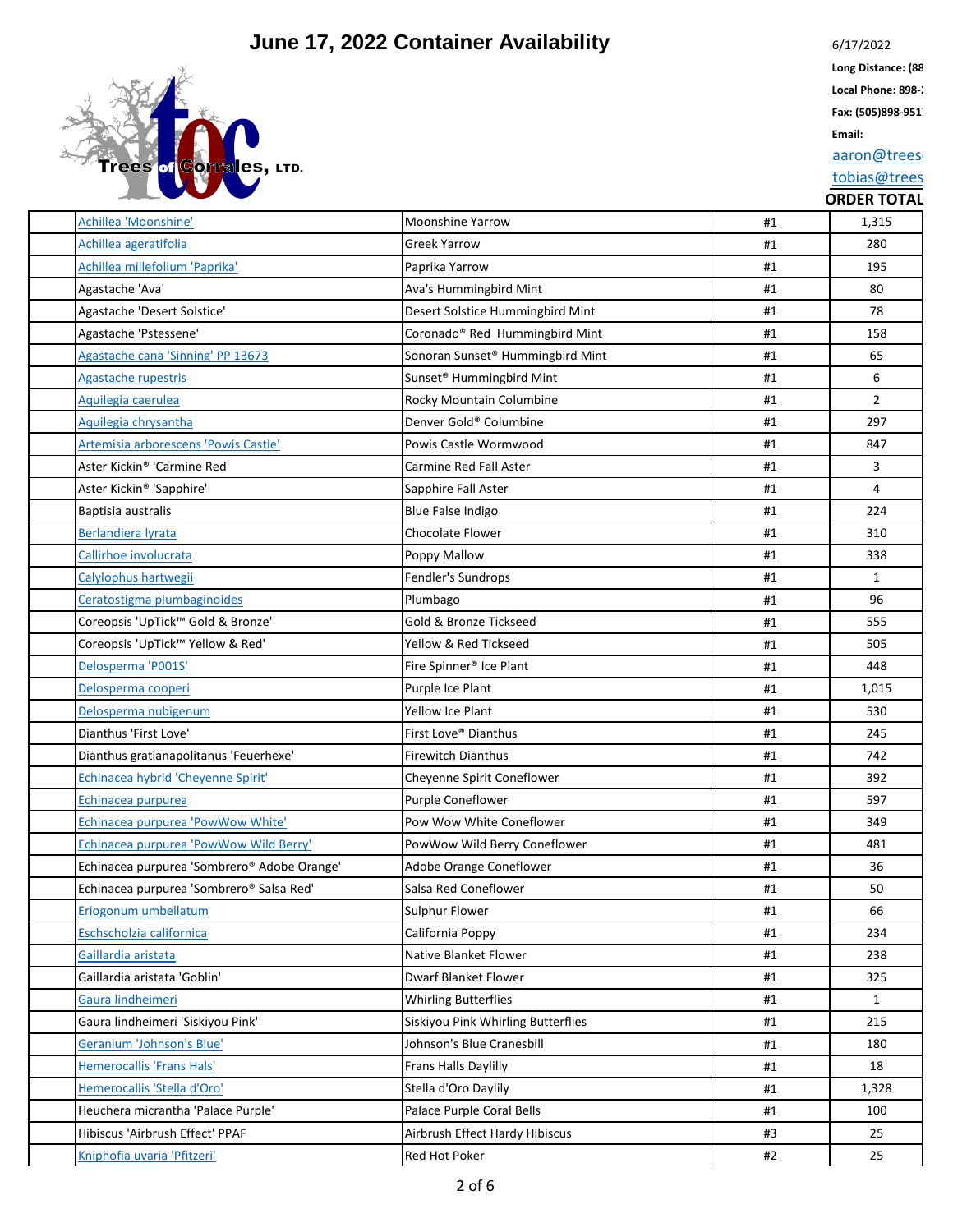

6/17/2022

Long Distance: (88 Local Phone: 898-2

**Fax: (505)898-951** 

**Email:**

aaron@trees

tobias@trees

| ORDER TOTAL |
|-------------|

| Lavandula angustifolia 'Buena Vista'          | Buena Vista English Lavender          | #1 | 148            |
|-----------------------------------------------|---------------------------------------|----|----------------|
| Lavandula angustifolia 'Buena Vista'          | Buena Vista English Lavender          | #2 | 83             |
| Lavandula angustifolia 'Munstead'             | English Lavender                      | #1 | 17             |
| Lavandula x intermedia 'Grosso'               | Grosso Lavender                       | #1 | 392            |
| Lavandula x intermedia 'Provence'             | Provence Lavender                     | #1 | 27             |
| Lavandula x intermedia 'Provence'             | Provence Lavender                     | #3 | $\mathbf{1}$   |
| -eucanthemum superbum 'Alaska'                | Shasta Daisy                          | #1 | 234            |
| Leucanthemum superbum 'Madonna'               | Madonna Shasta Daisy                  | #1 | 620            |
| Leucanthemum superbum REALFLOR®'Real Sunbeam' | Real Sunbeam® Shasta Daisy            | #1 | 110            |
| Mirabilis multiflora                          | Desert Four O'Clocks                  | #1 | 75             |
| Monarda didyma 'Balmy Pink'                   | Balmy Pink Bee Balm                   | #1 | $\mathbf{1}$   |
| Monarda didyma 'Balmy Purple'                 | Balmy Purple Bee Balm                 | #1 | 6              |
| Nepeta faassenii 'Select Blue'                | <b>Select Blue Catmint</b>            | #1 | 956            |
| Nepeta hybrid 'Walker's Low'                  | <b>Walker's Low Catmint</b>           | #1 | 1,451          |
| Oenothera berlandieri                         | <b>New Mexico Primrose</b>            | #1 | 9              |
| Penstemon pinifolius                          | <b>Pineleaf Penstemon</b>             | #1 | 190            |
| Penstemon pinifolius 'Mersea Yellow'          | <b>Yellow Pineleaf Penstemon</b>      | #1 | 90             |
| Penstemon x mexicali 'P007S'                  | Pike's Peak Purple® Penstemon         | #1 | 24             |
| Penstemon x mexicali 'P008S'                  | Red Rocks® Penstemon                  | #1 | 468            |
| Phlox subulata 'Emerald Blue'                 | <b>Emerald Blue Creeping Phlox</b>    | #1 | 188            |
| Phlox subulata 'Scarlet Flame'                | <b>Scarlet Flame Creeping Phlox</b>   | #1 | 70             |
| Ratibida columnifera 'Yellow'                 | <b>Yellow Prairie Coneflower</b>      | #1 | 126            |
| Rudbeckia fulgida 'Goldsturm'                 | <b>Black-Eyed Susan</b>               | #1 | 636            |
| Rudbeckia hirta 'Denver Daisy'                | Denver Daisy Black-Eyed Susan         | #1 | $\overline{4}$ |
| Salvia greggii 'Furman's Red'                 | Furman's Red Autumn Sage              | #1 | 1,093          |
| Salvia greggii 'Furman's Red'                 | Furman's Red Autumn Sage              | #3 | 4              |
| Salvia greggii 'Ultra Violet'                 | Ultra Violet Autumn Sage              | #1 | 861            |
| Salvia nemorosa "Swifty® White'               | Swifty <sup>®</sup> White Meadow Sage | #1 | 402            |
| Salvia nemorosa 'Caradonna'                   | Caradonna Meadow Sage                 | #2 | $\mathbf{1}$   |
| Salvia nemorosa 'May Night'                   | May Night Meadow Sage                 | #1 | 387            |
| Santolina chamaecyparissus                    | <b>Lavender Cotton</b>                | #1 | 211            |
| Sedum reflexum 'Blue Spruce'                  | Blue Spruce Sedum                     | #1 | 154            |
| Sedum rupestre 'Angelina'                     | Angelina Sedum                        | #1 | 420            |
| Sedum sediforme 'Turquoise Tails'             | Turquoise Tail Sedum                  | #1 | 14             |
| Sedum spectabile 'Autumn Joy'                 | Autumn Joy Sedum                      | #1 | 595            |
| Sedum spurium 'Dragon's Blood'                | Dragon's Blood Sedum                  | #1 | 597            |
| Stachys byzantina 'Helen von Stein'           | Large Leafed Lamb's Ear               | #1 | 603            |
| Teucrium aroanium                             | <b>Gray Creeping Germander</b>        | #1 | 268            |
| Teucrium chamaedrys 'Prostratum'              | Prostrate Germander                   | #1 | 24             |
| Veronica liwanensis                           | <b>Turkish Speedwell</b>              | #1 | 62             |
| <b>Vinca minor 'Bowles'</b>                   | <b>Bowles Periwinkle</b>              | #1 | $\overline{2}$ |
| Zauschneria garrettii 'PWWG01S'               | Orange Carpet® Hummingbird Trumpet    | #1 | 316            |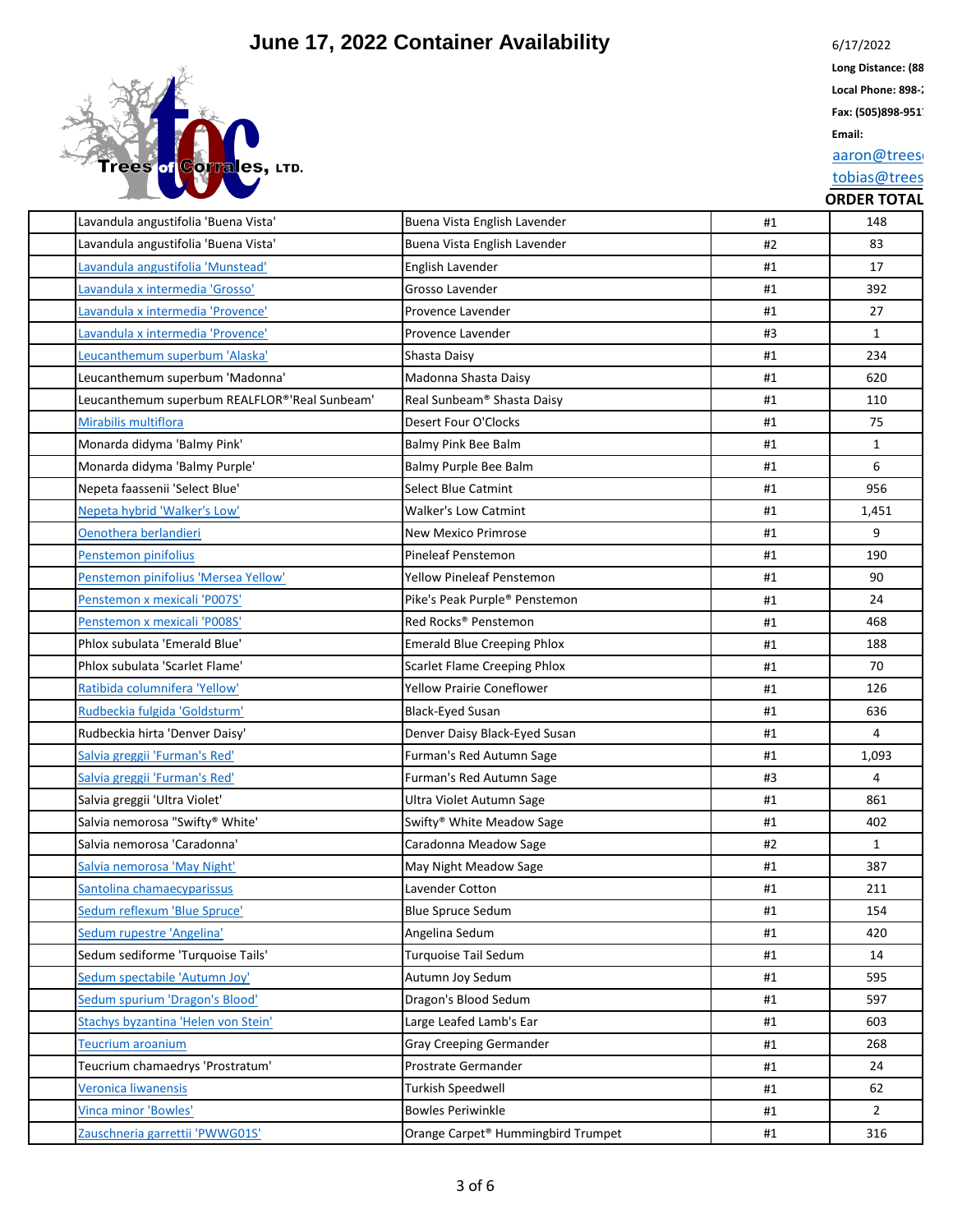

6/17/2022

Long Distance: (88 Local Phone: 898-2

**Fax: (505)898-951** 

**Email:**

aaron@trees

tobias@trees

|       | <b>Grasses #1 - #5</b>                             |                                         |             |              |  |
|-------|----------------------------------------------------|-----------------------------------------|-------------|--------------|--|
| Order | <b>Latin Name</b>                                  | <b>Common Name</b>                      | <b>Size</b> | Avail.       |  |
|       | Andropogon gerardii                                | <b>Big Bluestem</b>                     | #1          | 130          |  |
|       | Bouteloua 'Blonde Ambition' PP 22048               | <b>Blonde Ambition Grama Grass</b>      | #1          | 2,866        |  |
|       | <b>Bouteloua 'Blonde Ambition' PP 22048</b>        | <b>Blonde Ambition Grama Grass</b>      | #2          | 242          |  |
|       | Calamagrostis acutiflora 'Karl Foerster'           | Karl Foerster Feather Reed Grass        | #1          | 4,567        |  |
|       | Calamagrostis acutiflora 'Karl Foerster'           | Karl Foerster Feather Reed Grass        | #2          | 37           |  |
|       | Calamagrostis acutiflora 'Karl Foerster'           | Karl Foerster Feather Reed Grass        | #5          | 329          |  |
|       | Calamagrostis brachytricha                         | Korean Feather Reed Grass               | #1          | 510          |  |
|       | Calamagrostis brachytricha                         | Korean Feather Reed Grass               | #3          | 16           |  |
|       | Festuca glauca 'Elijah Blue'                       | Elijah Blue Fescue                      | #1          | 57           |  |
|       | Helictotrichon sempervirens 'Sapphire'             | <b>Blue Oat Grass</b>                   | #1          | 1,585        |  |
|       | Helictotrichon sempervirens 'Sapphire'             | <b>Blue Oat Grass</b>                   | #2          | 248          |  |
|       | Miscanthus sinensis 'Gracillimus'                  | <b>Maiden Grass</b>                     | #5          | 118          |  |
|       | Muhlenbergia rigens                                | Deer Grass                              | #5          | 23           |  |
|       | Nassella tenuissima                                | <b>Mexican Feather Grass</b>            | #1          | 166          |  |
|       | Panicum virgatum 'Heavy Metal'                     | <b>Blue Switch Grass</b>                | #2          | $\mathbf{1}$ |  |
|       | Panicum virgatum 'Shenandoah'                      | <b>Shenandoah Switch Grass</b>          | #2          | 24           |  |
|       | Pennisetum alopecuroides 'Hameln'                  | <b>Dwarf Fountain Grass</b>             | #1          | 148          |  |
|       | Pennisetum alopecuroides 'Hameln'                  | <b>Dwarf Fountain Grass</b>             | #2          | 45           |  |
|       | Pennisetum alopecuroides 'Little Bunny'            | Little Bunny Fountain Grass             | #1          | 30           |  |
|       | Pennisetum orientale 'Karley Rose'                 | <b>Oriental Fountain Grass</b>          | #1          | 30           |  |
|       | Pennisetum orientale 'Karley Rose'                 | <b>Oriental Fountain Grass</b>          | #3          | 10           |  |
|       | Schizachyrium scoparium                            | Little Bluestem                         | #1          | 102          |  |
|       | Schizachyrium scoparium                            | Little Bluestem                         | #3          | 173          |  |
|       | Schizachyrium scoparium 'Standing Ovation' PP25202 | <b>Standing Ovation Little Bluestem</b> | #3          | 15           |  |
|       | Schizachyrium scoparium 'The Blues'                | The Blues Little Bluestem               | #1          | 6            |  |
|       | Schizachyrium scoparium 'The Blues'                | The Blues Little Bluestem               | #3          | 45           |  |
|       | Sorghastrum nutans                                 | <b>Indian Grass</b>                     | #3          | 16           |  |
|       | Sorghastrum nutans 'Indian Steel'                  | Indian Steel Indian Grass               | #1          | 10           |  |
|       | Sorghastrum nutans 'Indian Steel'                  | Indian Steel Indian Grass               | #3          | 39           |  |
|       | Sporobolus heterolepis                             | <b>Prairie Dropseed</b>                 | #1          | 2,073        |  |
|       | Sporobolus wrightii                                | <b>Giant Sacaton</b>                    | #1          | 996          |  |

| Shrubs #1 - #5 |                                     |                                    |             |        |
|----------------|-------------------------------------|------------------------------------|-------------|--------|
| <b>Order</b>   | <b>Latin Name</b>                   | <b>Common Name</b>                 | <b>Size</b> | Avail. |
|                | Amelanchier alnifolia 'Regent'      | <b>Regent Serviceberry</b>         | #5          | 60     |
|                | Amorpha canescens                   | Leadplant                          | #1          | 579    |
|                | Amorpha canescens                   | Leadplant                          | #3          | 47     |
|                | Artemisia ludoviciana               | <b>Prairie Sage</b>                | #1          |        |
|                | Berberis thunbergii 'Crimson Pygmy' | Crimson Pygmy Barberry             | #5          | 875    |
|                | Buddleia 'BUZZ™ Hot Raspberry'      | Hot Raspberry Dwarf Butterfly Bush | #2          |        |
|                | Buddleia 'BUZZ™ Midnight'           | Midnight Dwarf Butterfly Bush      | #2          |        |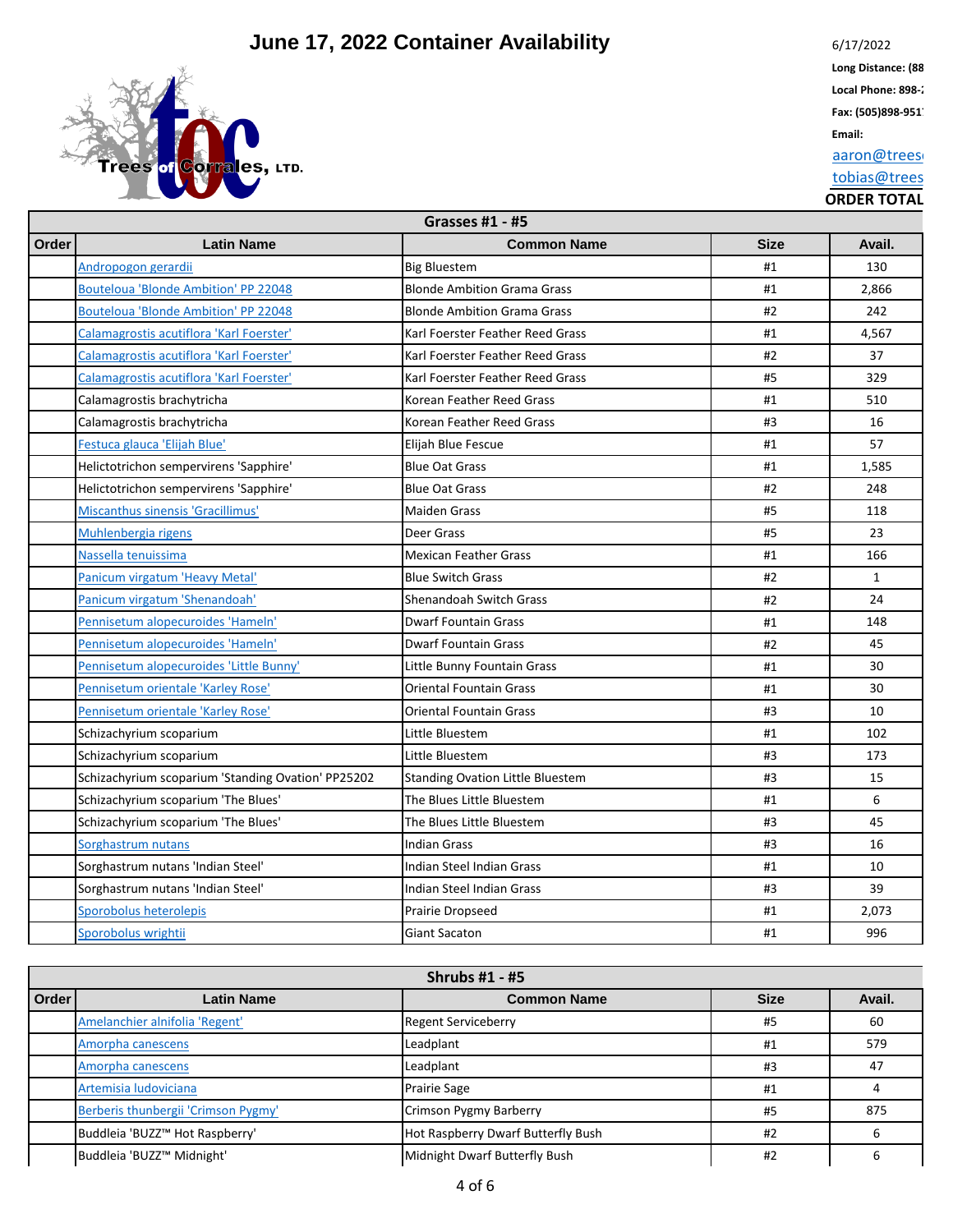

6/17/2022 Long Distance: (88

Local Phone: 898-2

**Fax: (505)898-951** 

**Email:**

aaron@trees

tobias@trees

| Buddleia davidii 'Pink'                  | <b>Pink Butterfly Bush</b>                         | #5 | 77             |
|------------------------------------------|----------------------------------------------------|----|----------------|
| Buddleia davidii 'Royal Red'             | Royal Red Butterfly Bush                           | #5 | 33             |
| Buddleia davidii 'White Profusion'       | White Profusion Butterfly Bush                     | #5 | 49             |
| Buddleia davidii nanhoensis 'Nanho Blue' | Dwarf Blue Butterfly Bush                          | #1 | 522            |
| Buddleia davidii nanhoensis 'Nanho Blue' | Dwarf Blue Butterfly Bush                          | #5 | $\mathbf{1}$   |
| Caryopteris clandonensis                 | <b>Blue Mist Spirea</b>                            | #1 | 1,074          |
| Caryopteris clandonensis                 | <b>Blue Mist Spirea</b>                            | #5 | 134            |
| Caryopteris clandonensis 'Dark Knight'   | Dark Knight Blue Mist Spirea                       | #1 | 675            |
| Caryopteris clandonensis 'Dark Knight'   | Dark Knight Blue Mist Spirea                       | #5 | 1,761          |
| <b>Cercocarpus breviflorus</b>           | Hairy Mountain Mahogany                            | #1 | 191            |
| Cercocarpus ledifolius                   | Curl Leaf Mountain Mahogany                        | #5 | 8              |
| Cercocarpus montanus                     | True Leaf Mountain Mahogany                        | #5 | 14             |
| Chamaebatiaria millefolium               | Fernbush                                           | #1 | 1,603          |
| Chamaebatiaria millefolium               | Fernbush                                           | #5 | 40             |
| Chrysothamnus nauseosus 'Blue'           | <b>Blue Rubber Rabbitbrush</b>                     | #1 | 432            |
| Chrysothamnus nauseosus 'Blue'           | <b>Blue Rubber Rabbitbrush</b>                     | #5 | 34             |
| Chrysothamnus nauseosus 'Green'          | Green Rubber Rabbitbrush                           | #5 | 21             |
| Chrysothamnus nauseosus nauseosus        | Dwarf Rubber Rabbitbrush                           | #1 | $\mathbf{1}$   |
| Chrysothamnus nauseosus nauseosus        | Dwarf Rubber Rabbitbrush                           | #3 | 569            |
| Cotoneaster dammeri 'Coral Beauty'       | Coral Beauty Cotoneaster                           | #5 | $\mathbf{1}$   |
| Ephedra nevadensis                       | Nevada Mormon Tea                                  | #1 | 24             |
| Ericameria laricifolia 'Aguirre'™        | Aguirre Turpentine Bush                            | #1 | $\mathbf{1}$   |
| Fallugia paradoxa                        | Apache Plume                                       | #5 | 585            |
| Hesperaloe campanulata                   | <b>Bell-Flowered Yucca</b>                         | #5 | $\overline{2}$ |
| Jasminum nudiflorum                      | Winter Jasmine                                     | #5 | 23             |
| Ligustrum vulgare 'Lodense'              | Lodense Privet                                     | #5 | 150            |
| Perovskia atriplicifolia                 | <b>Russian Sage</b>                                | #1 | 32             |
| Perovskia atriplicifolia                 | <b>Russian Sage</b>                                | #5 | 2,877          |
| Perovskia atriplicifolia 'Blue Spires'   | <b>Blue Spires Russian Sage</b>                    | #1 | 66             |
| Perovskia atriplicifolia 'Little Spire'  | Little Spire Russian Sage                          | #1 | $\mathbf{1}$   |
| Perovskia atriplicifolia 'Little Spire'  | Little Spire Russian Sage                          | #3 | 102            |
| Philadelphus lewisii 'PWY01S'            | Cheyenne® Mock Orange                              | #1 | 5              |
| Potentilla fruticosa 'Jackmanii'         | Jackman's Shrubby Cinquefoil                       | #5 | 77             |
| Prunus besseyi 'P011S'                   | Pawnee Buttes® Western Sand Cherry                 | #3 | 451            |
| Rhus aromatica 'Gro-Low'                 | <b>Dwarf Fragrant Sumac</b>                        | #3 | 1,359          |
| Rhus microphylla                         | Little Leaf Sumac                                  | #1 | 120            |
| Rhus trilobata                           | Three-Leaf Sumac                                   | #1 | 6              |
| Rhus trilobata                           | Three-Leaf Sumac                                   | #5 | 456            |
| Rhus typhina 'Bailtiger' PP16,185        | First Editions® Tiger Eyes® Cutleaf Staghorn Sumac | #5 | 25             |
| <b>Ribes aureum</b>                      | Golden Currant                                     | #1 | 26             |
| Rosmarinus officinalis 'Arp'             | Arp Rosemary                                       | #1 | 23             |
| Spartium junceum                         | Spanish Broom                                      | #1 | 394            |
| Spartium junceum                         | Spanish Broom                                      | #5 | 24             |